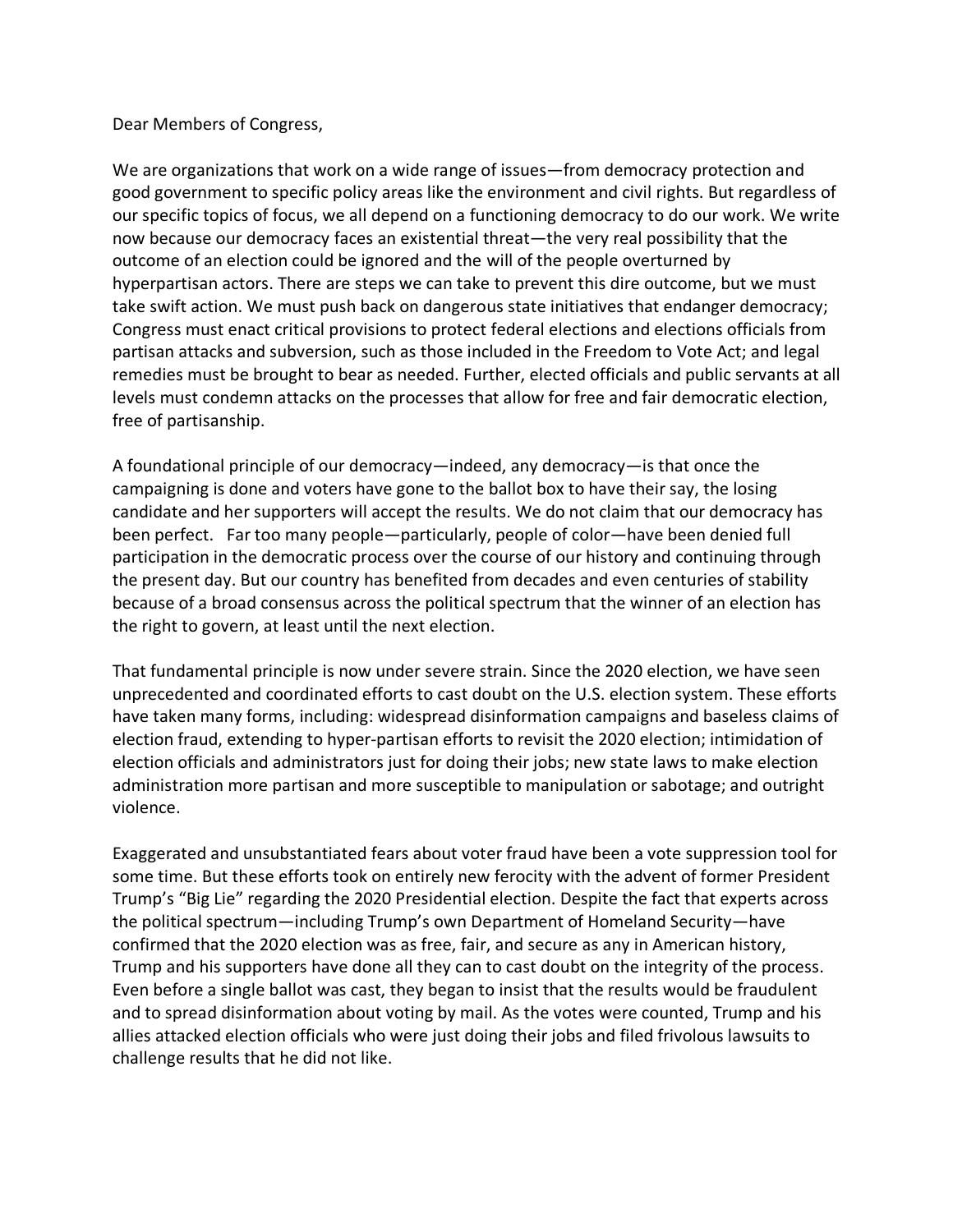Their campaign to mislead the American public has continued unabated, as they have continued to spread lies about election fraud without a shred of evidence to support their claims. In several states, Trump supporters have used these unfounded conspiracy theories as an excuse to launch hyper-partisan reviews of the 2020 election. These reviews are being led by unqualified and biased individuals, and are best understood not as an attempt to uncover the truth—as the truth is already well known, often through multiple legitimate reviews—but rather as another part of the effort to spread disinformation and sow doubt in our elections.

Sadly, this disinformation campaign is bearing fruit, as polling shows increasing distrust of our elections system and increasing doubts about democracy. It is also leading to an epidemic of threats and intimidation aimed at election workers. These officials and volunteers—from secretaries of state to local election officials to poll workers—are the backbone of our electoral system. In 2020, in the face of incredible challenges, they managed to do their duty to administer an election that was free, fair, secure, and safe for voters. In some cases, they also acted as a bulwark against a constitutional crisis by resisting enormous pressure to interfere with the routine counting of ballots and certification of results. For doing their jobs, they have been the targets of intimidation, threats of violence, misinformation, and other abuse. As a result, they are retiring, resigning, or being driven from office in unprecedented numbers. This massive loss of experience and expertise would be reason enough for concern, but it is exacerbated by the prospect that some may be replaced by individuals who are not equally committed to nonpartisan election administration. .

Rather than move to defend embattled election officials and the sanctity of the process, too many states have doubled down on the attacks. State legislators have invoked the Big Lie to justify proposing—and, in some cases, enacting—scores of laws that open up election administration to potential partisan assault. These laws include measures to make election administration more partisan, facilitate partisan challenges to election results, and threaten election administrators with civil and criminal penalties for perceived infractions—sometimes at the same time as they are making it harder to punish partisan outsiders who interfere with voting or the counting of ballots. In short, they are designed to make it easier to overturn the will of the voters.

The danger posed by the concerted effort to spread disinformation and undermine confidence in our elections is not hypothetical or speculative. We have already seen tragic consequences in the form of a violent insurrection at the Capitol on January 6. And we now know that talk of overturning the election was not idle chatter. Trump and his allies were actively considering a plan to ignore the will of the voters and retain power, and were pressuring the Department of Justice to aid in what would have effectively been a coup.

Although Trump did eventually leave office, the threat has not passed. We are deeply concerned that the events of 2020 could be repeated in future elections - perhaps to more devastating effect. We saw in 2020 how a few principled actors, relying on longstanding rules and norms, prevented a political coup. Now that some of those vital elements have been removed, it is not hard to imagine a successful subversion of future elections.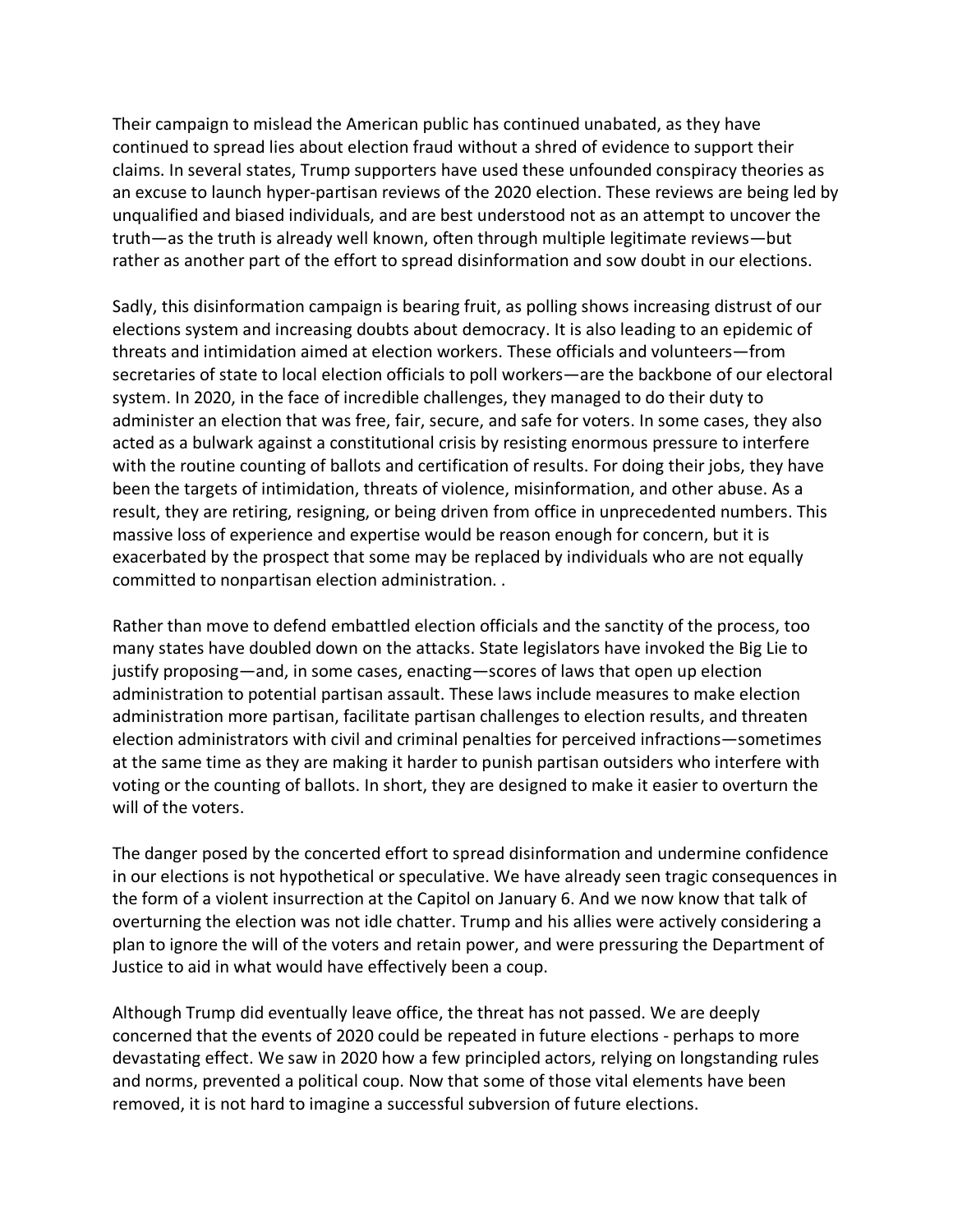Fortunately, there are steps we can take to prevent this assault on democracy. Much of the work is taking place at the state level, where pro-democracy lawmakers and allies are fighting against destructive changes to election rules. It is imperative that these efforts receive robust attention and support.

But it is also necessary and appropriate for Congress to step in to protect the integrity of federal elections. That means passing the Freedom to Vote Act and its vital components to combat election subversion. The Act includes critical measures to safeguard the sanctity of voting and vote-counting. It would require paper ballots for federal elections and strengthen chain of custody requirements for ballots and other election records. It would help prevent partisan takeovers of election administration by protecting local elections officials from unwarranted removal. And it includes measures to prevent deception or intimidation of voters, as well as to protect election workers and election infrastructure against threats or violence. The bill does not and cannot address every threat to free and fair elections nationwide, but these are critical components that can stem some of the corrosive policies being put in place or threatened in communities across the country.

We call on all members of Congress to condemn attacks on our democratic principles and practices, and to affirmatively defend the integrity of federal elections by cosponsoring and enacting the Freedom to Vote Act.

As with all fundamental rights, we must also be prepared to defend voters and the sanctity of the electoral process in court. There is nothing more critical to our democracy and our freedoms than preserving the integrity of our elections.

Signed,

American-Arab Anti-Discrimination Committee Asociacion Dominicana Asset Building Strategies Bend the Arc: Jewish Action Blue Wave Postcard Movement Boulder Area Labor Council, AFL-CIO Brave New Films Campaign Legal Center Center for American Progress Center for Common Ground Center for Popular Democracy Citizens for Responsibility and Ethics in Washington (CREW) Clean Elections Texas Common Cause Common Defense Decode Democracy